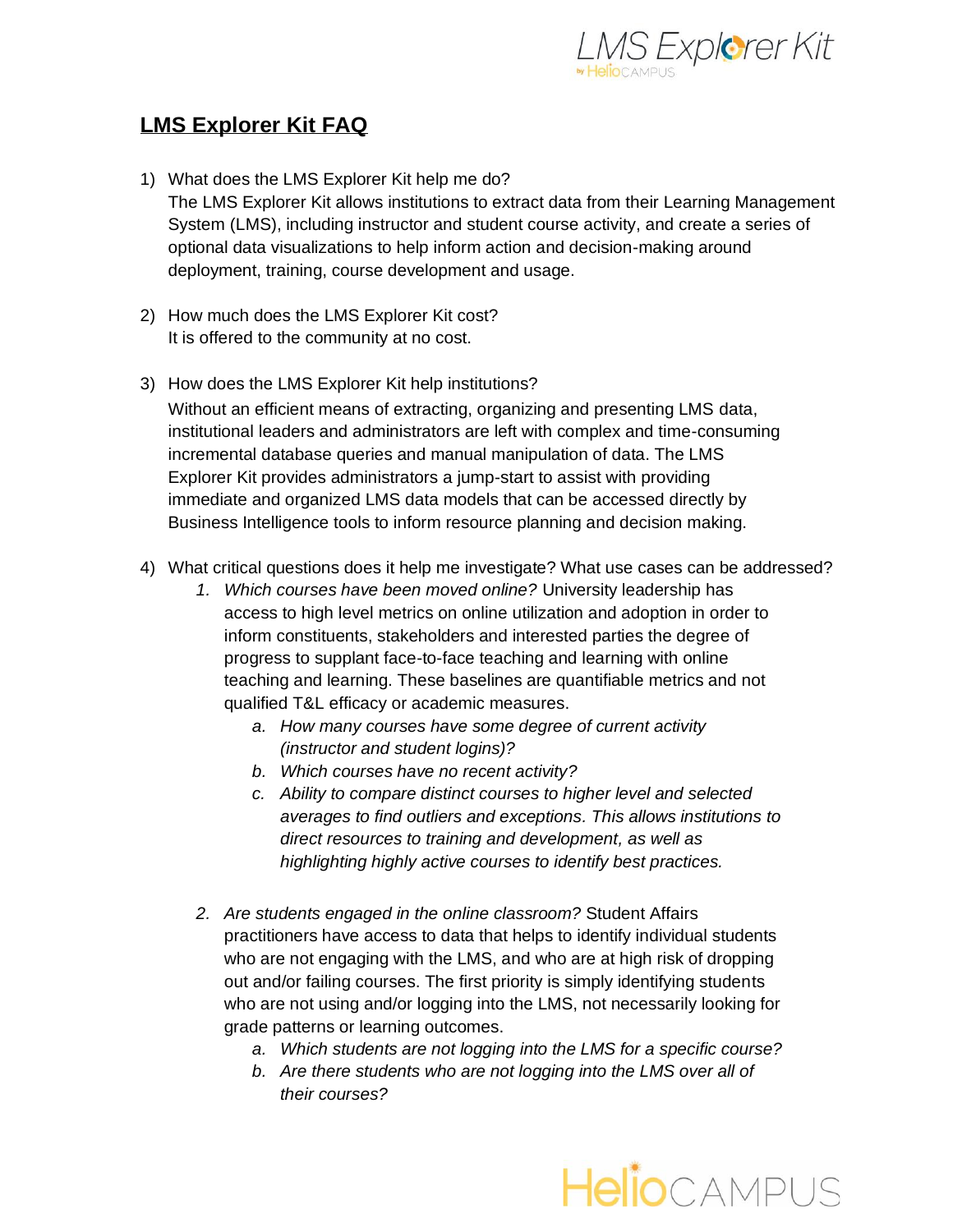

- *c. Which students are engaging with the LMS at lower rates than their peers?*
- 5) What LMS options are supported?

Presently, we support Instructure Canvas and Blackboard Learn. We have two versions of Blackboard code available: one using Postgres as the source database and one using Snowflake or Oracle as the source database. When determining which zip file to use, "Postgres" is used in the name of the zipfile to differentiate it. Other LMS platforms may be considered based on demand.

6) How do I deploy it? What level of technical expertise do I need?

We are using Python and SQLite to download and build two reporting data sets. These data sets use a subset of the tables provided by Canvas and are then built using SQLite. The files are output as CSV files and can become the data source to any BI reporting tool. We have developed a set of Tableau dashboards that will also be provided to assist in getting you started quickly on your analysis.

For Blackboard Learn we are using Python and Postgres to download and build two reporting data sets. These data sets are created using a subset of the Learn table structure and are built in Postgres.

The files are output as CSV files and can become the data source to any BI reporting tool. We have developed a set of Tableau dashboards that will also be provided to assist you in getting started quickly on your analysis.

HelioCampus has attempted to simplify the installation of LMS Explorer to the greatest extent possible. Users will benefit from familiarity with SQL, Python, and common BI tools, such as Tableau. Documentation is provided for those who need to install the tools and technologies, as well as links to helpful training and orientation resources for reference. We are also providing [support resources.](https://www.heliocampus.com/lms_explorerkit-support)

7) How long will it take me to get the tool installed?

Following our instructions with the appropriate access to Canvas or Blackboard Learn, the data sets should be available within 40-60 minutes depending on the number of courses you have in your LMS and your server configuration. Utilizing the Tableau workbooks may take another 30 minutes to 1 hour to configure properly.

8) What tools will I need?

Canvas: You will require access to Canvas, the Canvas key and secret to connect to the database, Canvas Data CLI installed on an application server, Python 3.6.4 or above and specific Libraries.

Blackboard Learn: First, you should request your server IP address be whitelisted by Blackboard. You will also require an administrator username and password to connect to Blackboard, Python 3.5 with specific libraries and a local installation of Postgres.